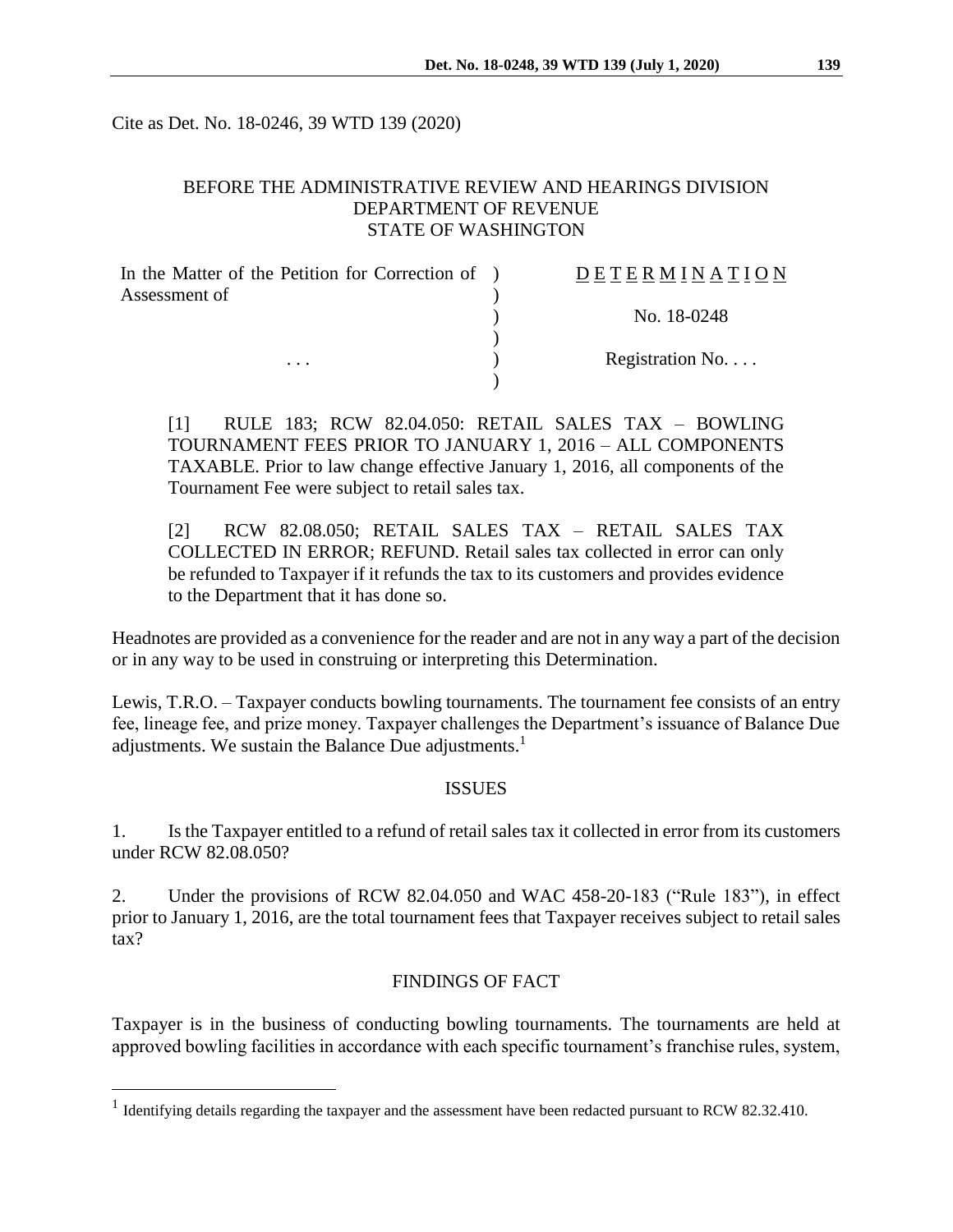and trademarks. The tournament fee that bowlers pay to Taxpayer comprises: (1) approximately \$ . . . for the privilege of entering the bowling tournaments; (2) a lineage fee (per game fee) charged by the bowling facility; and (3) a  $\$\ldots$  contribution to a prize fund, all of which is paid to winning bowlers.

Taxpayer collects the tournament entry fee. From the tournament fee that Taxpayer collects, it pays a lineage fee to the bowling facility where the tournament is held.<sup>2</sup> Taxpayer also uses the tournament fee to pay prize money to the winning bowlers. Taxpayer keeps the tournament entry fee.

On August 29, 2012, the Department's Taxpayer Account Administration Division ("TAA") issued Taxpayer a written ruling that it would need to begin reporting its income under the retailing business and occupation ("B&O") tax classification and charging tournament entrants retail sales tax. Taxpayer was further informed that because it was deemed a reseller of the bowling facility lineage fee charges, it could either use a reseller permit or take a tax paid at source deduction for the lineage fees they pay to the bowling facilities for the use/rental of the bowling lanes. Taxpayer was advised the deadline for compliance was September 1, 2012.

Taxpayer disagreed with TAA's tax reporting instructions. On September 28, 2012, Taxpayer appealed TAA's tax reporting instructions. On October 1, 2013, the Appeals Division issued [a determination ("2013 Determination")], which sustained the reporting instructions given in the August 29, 2012 letter ruling, and read as follows:

... Under the Department's interpretation of RCW  $82.04.050(3)(a)$ , Rule  $183(2)(f)$ , Rule  $183(2)(m)$ , and ETA  $3167...$ , we conclude that such a tournament fee is correctly taxable under the retailing classification of the B&O tax and subject to retail sales tax . . . .

Taxpayer argues that it should be allowed to avoid charging retail sales tax on the majority of its tournament fees by breaking down the tournament fees on participants' invoices and in its books and records, and taxing each portion accordingly. Taxpayer thus asserts that the \$ . . . entry fee would be taxable under the service classification of the B&O tax, the \$ . . . for the prize money portion would be nontaxable because Taxpayer pays these amounts out directly to winners, and only the lineage fee (to be paid over to the bowling facility) would be taxable under the retailing classification of the B&O tax and subject to retail sales tax.

If Taxpayer wishes to bifurcate or otherwise alter the form in which it collects and/or accounts for tournament fees, Taxpayer will need to submit a written ruling request with the exact specifics of its proposal to Taxpayer Information and Education Division . . . .

[2013 Determination] at 4.

 $\overline{a}$ <sup>2</sup> Because bowling is a retail activity, the bowling area charges retail sales tax on the lineage fee.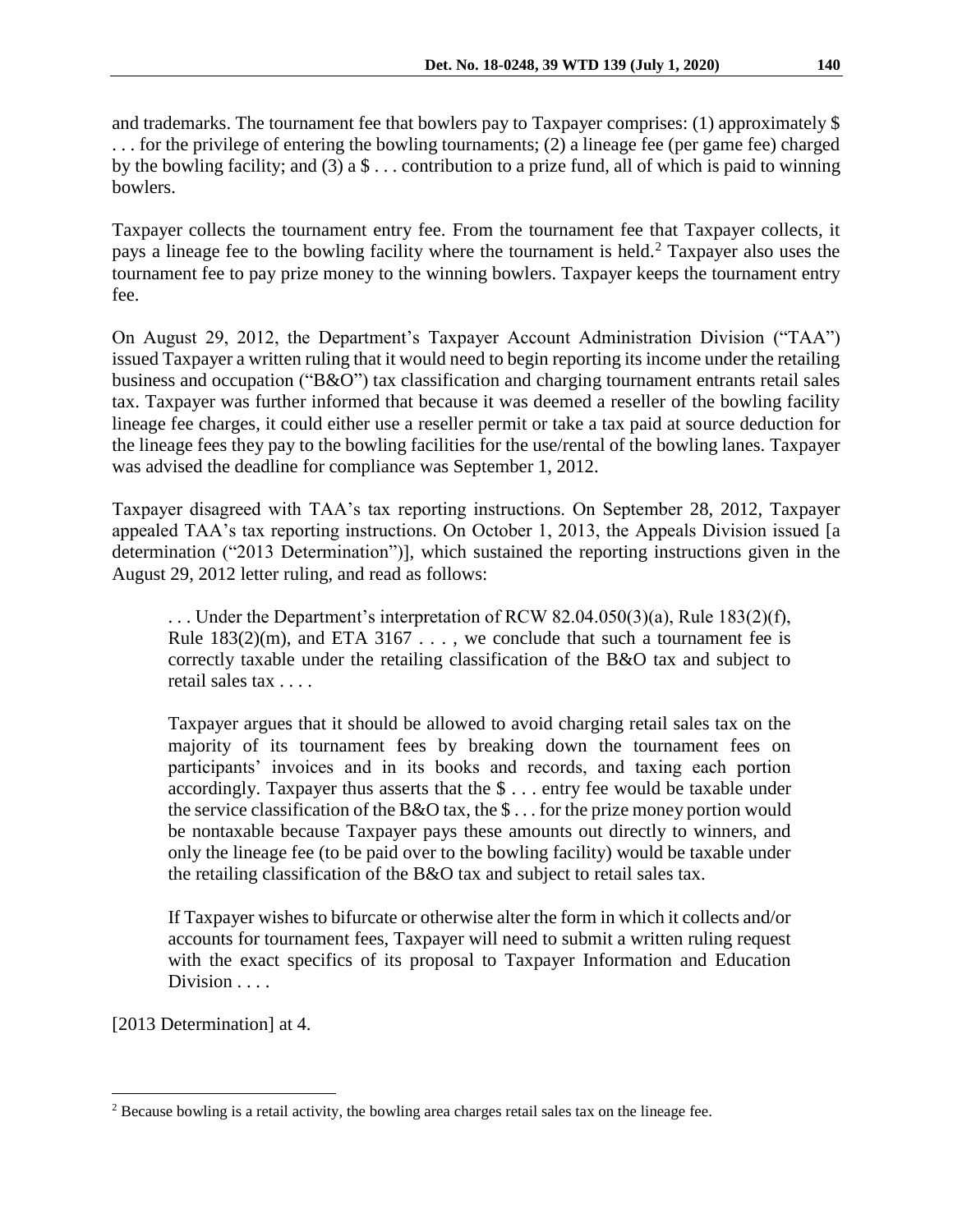On January 13, 2013, Taxpayer filed its Q4/12 excise tax return. TAA's review found that Q4/13 tax return appeared to be the first tax return filed that was consistent with the [2013 Determination].

October 28, 2014, Taxpayer filed its Q3/14 excise tax return. On that return, Taxpayer took a tax in gross deduction from both retailing B&O tax and retail sales tax. Taxpayer continued to report these deductions through the Q1/2017, which was filed on May 4, 2017.

On June 1, 2017, TAA spoke with Taxpayer's tax preparer regarding the tax in gross deductions taken on the Q3/14 through Q1/17 returns. The tax preparer stated the deduction was for lane fees they paid for and then charged their customers. TAA explained to the tax preparer to report a tax paid at source deduction only from retail sales tax based on the previous ruling issued by the Department. TAA disallowed the tax in gross deduction from retailing B&O and reclassified the tax in gross deduction on the retail sales tax portion to tax paid at source deduction.

On June 1, 2017, the delinquent return penalty assessed on the Q1/17 return was waived based on 24-month criterion. *See generally* WAC 458-20-228(9)(b)(i)(B).

On June 2, 2017 invoices were issued for the Q3/14 through Q3/15 periods for the additional tax owed after disallowing the tax in gross deduction from the retailing B&O tax. The Q4/15 through Q1/17 periods had additional tax owed as well but were paid in full after the credit from the Q1/17 penalty waiver was applied.

Taxpayer disagreed with the actions taken by TAA and petitioned for review of the assessments. On August 5, 2017, TAA responded to Taxpayer's petition. TAA's response concluded:

Retailing B&O and retail sales tax are due on the gross amount received for the lineage fees for all periods prior to January 1, 2016. A taxable amount for tax paid at source deduction is allowed under the retail sales tax classification for this period. The invoices are correct as issued for the periods prior to January 1, 2016.

However, following HB 1550, [Taxpayer's] business activities are now subject to service and other [activities] B&O for all periods after January 1, 2016. Income for these periods should be reclassified, over-collected sales tax remains with the state, and the tax paid at source deduction needs review.

On September 5, 2017, Taxpayer [replied] to TAA's response to Taxpayer's petition:

The Taxpayer agrees with the Department that the entry fees and prize fund contribution are not retail sales under RCW 82.04.050(15)(a)(vi) and Rule 183, and are not subject to retail sales tax.

Since the fourth quarter of 2013, the Taxpayer followed the Department's prior Determination mandating that the Taxpayer collect retail sales tax. The Taxpayer was not aware of the statutory clarification and addition of RCW 82.04.050(15)(vi), and the Department's reversed position. As such, from at least January 1, 2016, the Taxpayer over-collected retail sales tax from its customers. Pursuant to WAC 458-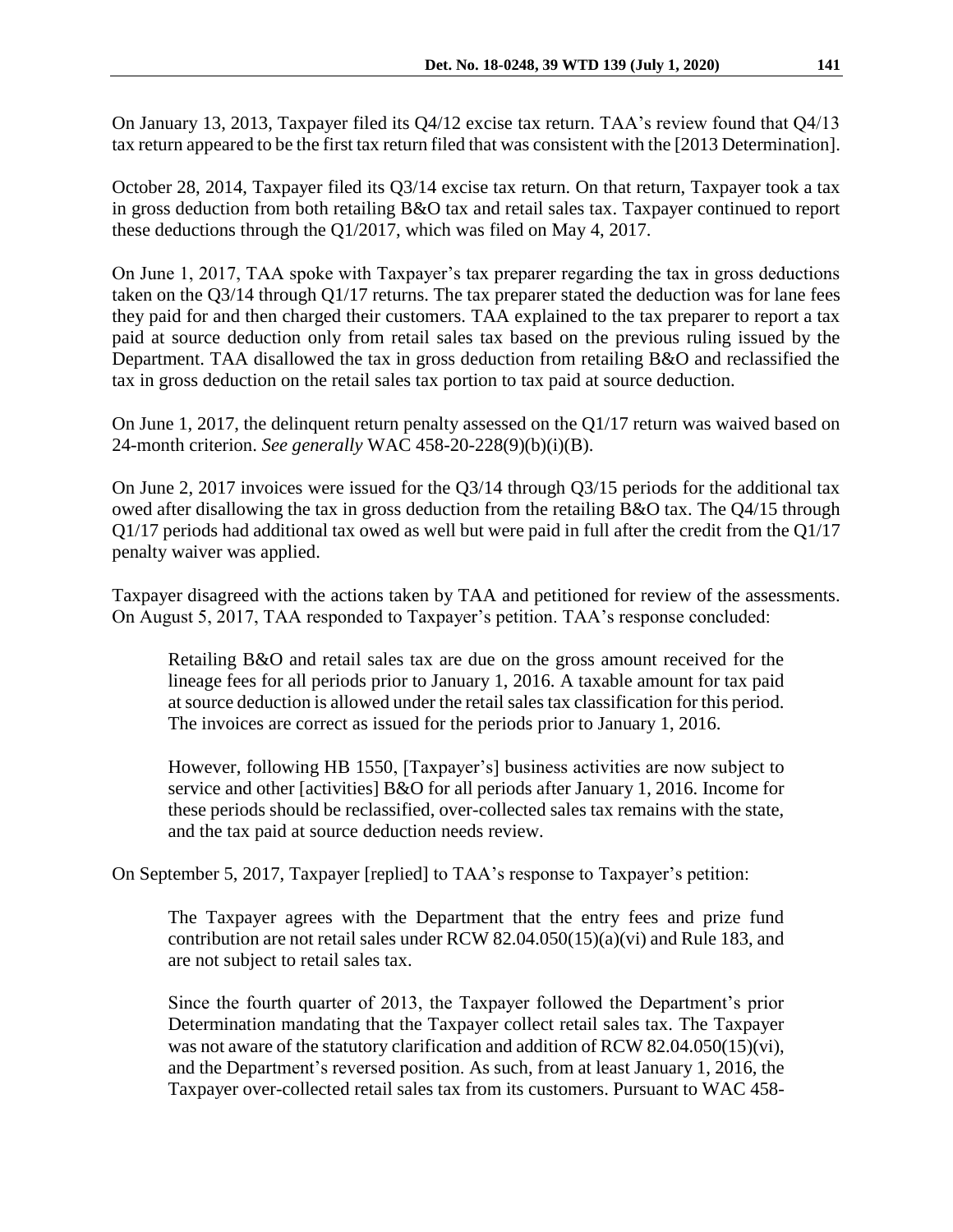20-229 and Excise Tax Advisory 3106.2009, the Taxpayer intends to issue to its customers a credit in the amount of the over-collected tax, plus applicable interest, if any, seek refund from the Department, and amend its returns if necessary. The Taxpayer estimates the amount of the over-collected tax to be more than \$....

. . .

## ANALYSIS

Taxpayer's petition raised two issues: 1) whether its tournament fees are subject to retail sales tax under the version of RCW 82.04.050 in effect prior to January 1, 2016 and 2) [whether it is entitled to] a refund of retail sales tax collected in error from customers after January 1, 2016.

Taxpayer first claims that it correctly reported its taxes prior to the January 1, 2016 law change to RCW 82.04.050 identified below. This issue was addressed in the Department's [2013] Determination], which constituted reporting instructions. RCW 82.32A.020(2) provides that taxpayers of Washington state have "[t]he right to rely on specific, official written advice and written tax reporting instructions from the department of revenue to that taxpayer . . . ."

. . . The [2013 Determination] contained reporting instructions. The determination also contained the statement:

This determination is binding on the taxpayer and the department under the facts stated. It will remain binding until the facts change, the law by statute or court decision changes, the department publicly announces a change in the policy upon which the decision is based, or the taxpayer is notified in writing that the decision is no longer valid.

Thus, Taxpayer was given future reporting instructions in the [2013 Determination]. Taxpayer was required to report as instructed in the determination. The law changed as of January 1, 2016. As of January 1, 2016, Taxpayer was required to report in conformity with the new law. Taxpayer appears to either claim that the amounts it reported prior to the law change should have been reported under the service and other activities B&O tax classification or that it correctly reported those amounts by taking tax in gross deductions. Either position is incorrect. Taxpayer was required to report its tournament fees consistently with the instructions in the 2013 Determination and these amounts were indeed subject to retail sales tax and retailing B&O tax as explained in that determination.

Taxpayer next argues that it is entitled to a refund of retail sales taxes collected after the law change in 2016. RCW 82.04.050 was amended by Laws of 2015, ch. 169, § 1. The Legislation stated:

AN ACT Relating to the simplifying the taxation of amusement, recreation, and physical fitness services; amending RCW 82.04.050 . . . ; reenacting and amending RCW 82.12.010; creating a new section; repealing RCW 82.12.02917; and providing an effective date.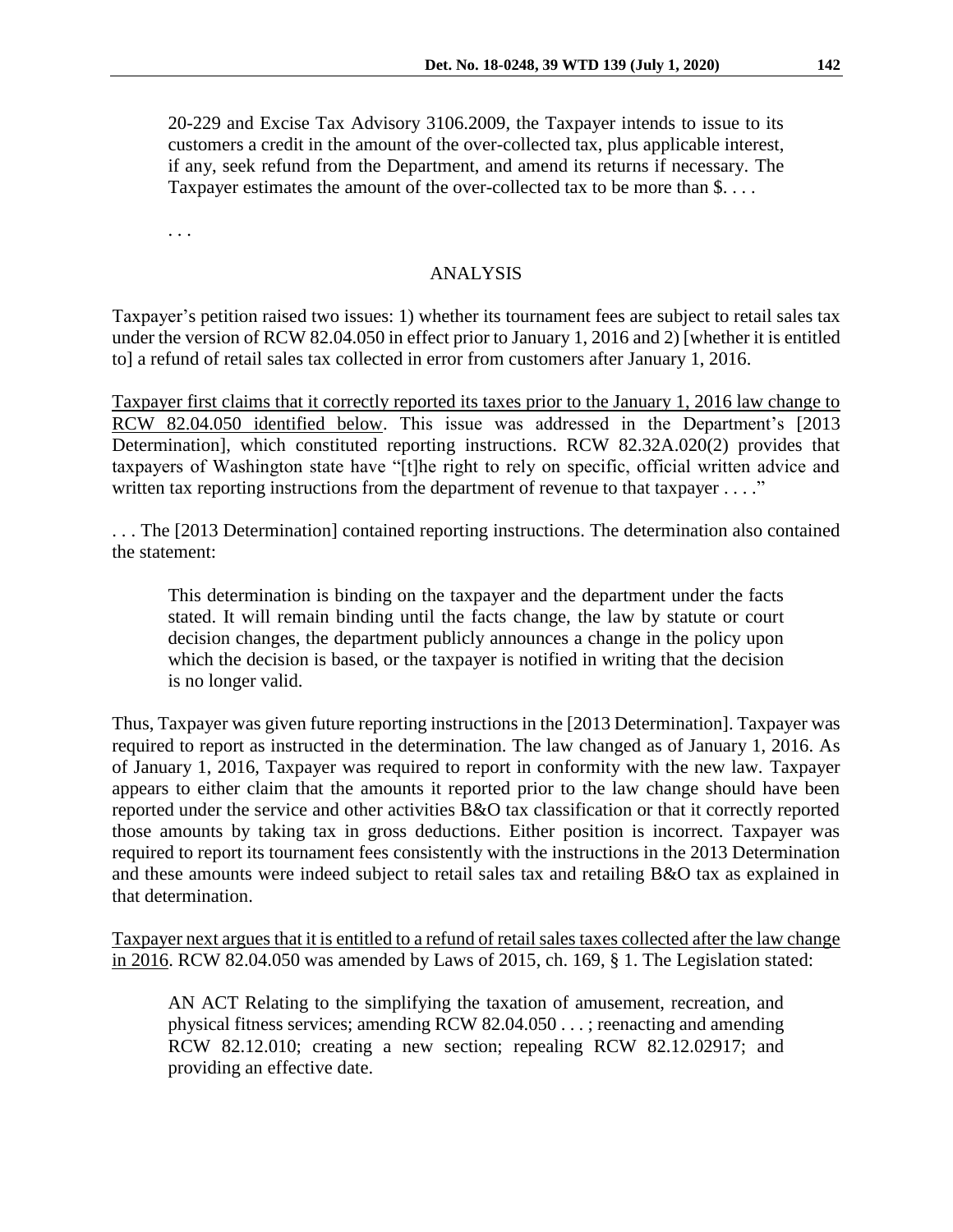The law became effective January 1, 2016. The change in law was not retroactive.

Under the new version of RCW 82.04.050, some recreational business activities were moved out of the definition of retail sale and into the service and other activities B&O tax classification.

RCW 82.04.050(15)(a) still includes bowling as a retail activity. However, charges for competitive bowling events are no longer retail sales and are now subject to the service and other activities B&O tax classification . . . :

Bowling, but not including competitive events, except that amounts paid by the event participants to the bowling alley operator are retail sales under this subsection  $(15)(a)(vi)$ . Likewise, amounts paid by the event organizer to the operator of the bowling alley are retail sales under this subsection  $(15)(a)(vi)$ , if such amounts vary based on the number of event participants. . . .

RCW 82.04.050(15) (a) (vi).

Following the changes enacted by Laws of 2015, ch. 169, § 1, Taxpayer owed service and other activities B&O tax on tournament fees, lineage fees,<sup>3</sup> and prize contributions, as "competitive events" are specifically excluded from the definition of "sales at retail." RCW  $82.04.050(15)(a)(vi)$ . Amounts paid by tournament participants are not subject to retail sales tax except for amounts paid to the operator of the bowling alley. Taxpayer is not required to collect retail sales tax on these amounts. Instead, the individual bowling alleys are to charge Taxpayer sales tax on the lineage fees.<sup>4</sup> Amounts paid by Taxpayer to the bowling alley are also subject to the retail sales tax if the amounts vary based on the number of event participants. *Id*. Taxpayer, however, maintains the lineage fee payment is not affected by the number of participants. Therefore, Taxpayer's total tournament revenues, meaning its tournament fees, lineage fees, and prize contributions, are all taxable under the service and other . . . activities B&O tax classification.

Taxpayer argues that it is entitled to a refund of the retail sales taxes it erroneously collected after January 1, 2016. If Taxpayer had erroneously charged retail sales tax from its customers after that date, it must remit the retail sales tax trust funds it collected from its customers, unless it can verify that it refunded the retail sales tax collected in error to its customers.

Retail sales taxes collected by a seller are "deemed to be held in trust by the seller until paid to the department." RCW 82.08.050(2). Although this statute does not specifically provide that overcollected retail sales taxes must be remitted to the Department, "[i]nherent in RCW 82.08 is the fact that taxes collected in the name of the state are not [the] property of the seller." *Kitsap-Mason* 

 $\overline{a}$ 

<sup>3</sup> Prior to the law change, when Taxpayer's competitions were considered retail sales, Taxpayer could either "resell" the lineage fees it collected from event participants to individual bowling alleys or Taxpayer could take a "tax paid at source" deduction for retail sales tax it paid to the bowling alleys. *See* Det. No. 13-0300. Now, under the new law, because Taxpayer is no longer providing a retail-taxable service, it is no longer permitted to "resell" the lineage fees and is not entitled to a tax paid at source deduction. Taxpayer is now required to pay sales tax on the lineage fees charged by bowling facilities, because the Taxpayer, in putting on its competitive bowling events, is the consumer of the bowling alley's retail taxable bowling services. *See* RCW 82.04.050(15)(a)(vi) (stating that amounts paid by event participants to bowling alley operators are subject to retail sales tax).

<sup>4</sup> *See* fn. 3.